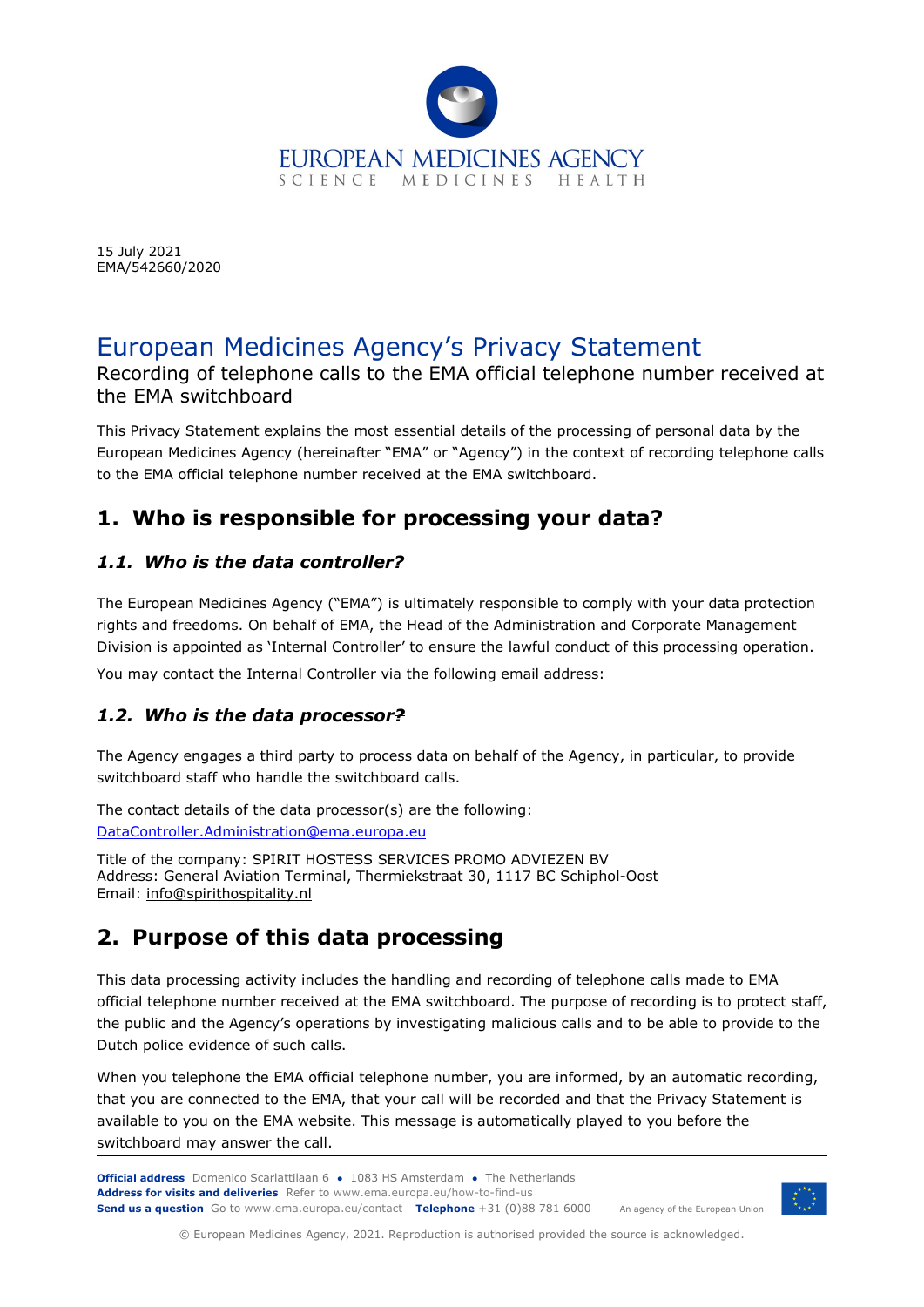If the caller asks exactly to whom the call has to be transferred, then the switchboard does not seek further information and will transfer the call. If the caller does not know to whom or to which EMA department they need to talk to, the operators will request information about the caller in order to identify to which EMA service/department or person the call needs to be transferred to. Namely, the operator may ask for the name of the caller and the company/organization the caller is affiliated with, and any other detail(s) or reason(s) regarding the telephone call provided by the caller. This information collected is used for the purpose of identifying the EMA service/department to where the call should be transferred or to enable a call back if the required service is unable to take the call at that time (in which case the phone number of the caller is also collected).

In limited cases, the recordings may be used for training purposes, for example, to prepare switchboard staff to handle specific type of calls and enquiries.

#### *2.1. Personal data concerned*

In this processing operation we process data directly collected from you when you telephone the EMA official telephone number. Such data may include the following:

- The caller's name and the caller's company/organization, phone number, any additional personal data provided by the caller, a voice recording of the caller and the member(s) of the switchboard assisting the caller, the oral exchange between the caller and the member(s) of the switchboard who received the telephone call, the name of the person(s) to whom the caller asks to be connected, any oral detail(s) or reason(s) regarding for the telephone call provided by the caller.
- Voice of the caller and voice of the switchboard operator.

#### *2.2. Legal basis of the processing*

The processing of your personal data in the context of calls received at the EMA switchboard is necessary for the management and functioning of the Agency. In addition, the handling of these calls is also necessary to the performance of the Agency's tasks as required by Regulation (EC) No 726/2004, Directives 200[1](#page-1-0)/83/EC and 2001/82/EC<sup>1</sup> and other applicable Union legislation. Accordingly, the lawfulness of this data processing activity is established in accordance with Article 5(1)(a) of the Regulation (EU) 2018/1725, i.e. that this activity is necessary for the performance of the Agency's tasks carried out in the public interest.

### **3. How long do we keep your data?**

The recording of the telephone call is retained for 28 calendar days on a rolling basis after which time it is deleted.

The information collected by the switchboard staff in order to identify the adequate person or department to transfer the call will be deleted after the call is terminated.

### **4. Who has access to your information and to whom is it disclosed?**

The switchboard operator handling the calls process only the information necessary to identify the EMA service/department to where the call should be transferred.

<span id="page-1-0"></span><sup>1</sup> From 28 January 2022, *Regulation (EU) 2019/6 of the European Parliament and of the Council of 11 December 2018 on veterinary medicinal products and repealing Directive 2001/82/EC.*